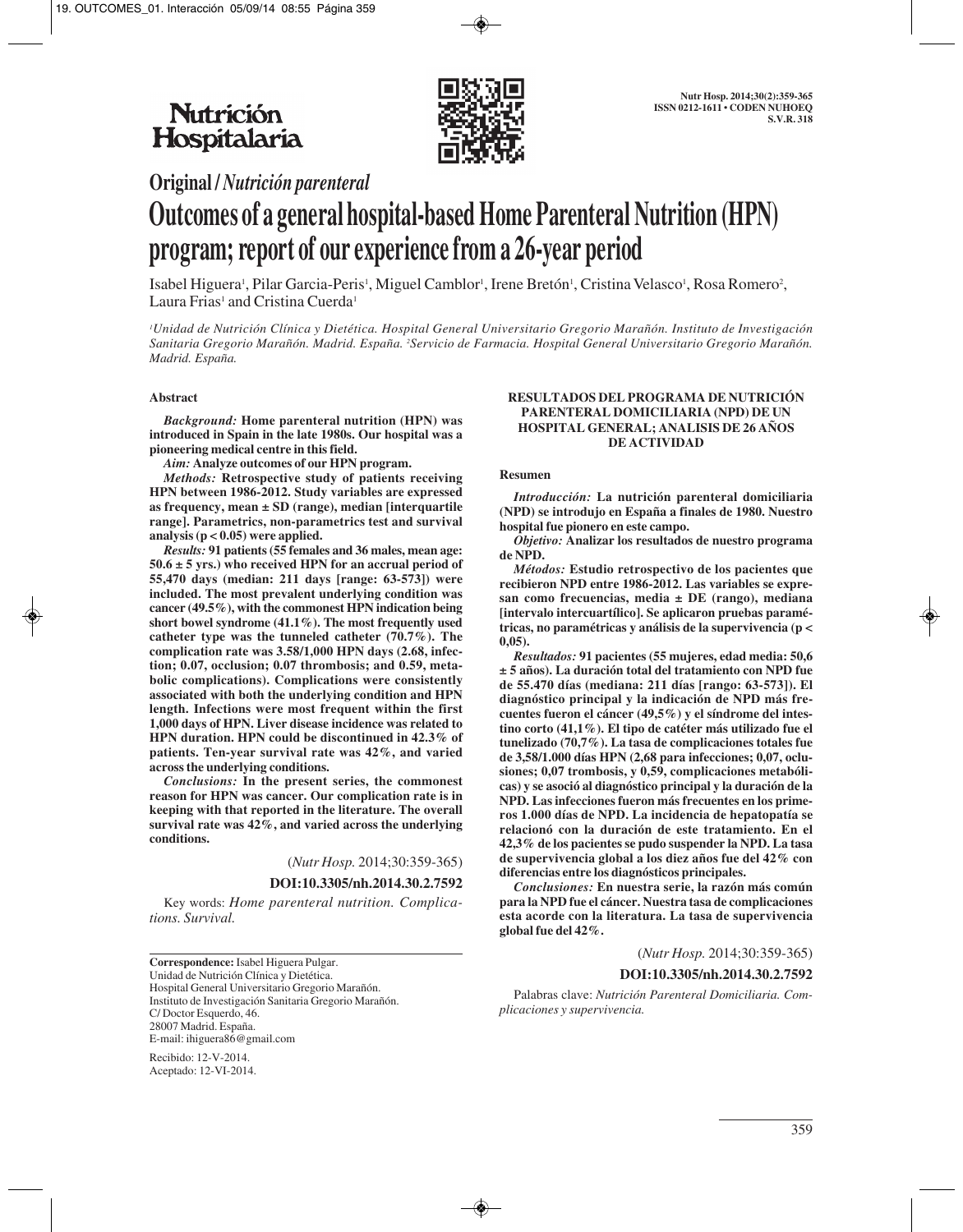#### **Abbreviation**

HPN: Home Parenteral Nutrition.

ESPENHAN-CIF group: Home Artificial Nutrition and Chronic Intestinal Failure Group of the European Society for Clinical Nutrition and Metabolism.

NADYA-SENPE: Working Group on Home and Outpatient Artificial Nutrition of the Spanish Society for Parenteral and Enteral Nutrition.

SD: Standard deviation.

IQ: Interquartile range. i.e.: "id est", that is. e.g.: "exepli gratia", for example. MCT: Medium Chain Triglycerides. LCT: Long Chain Triglycerides.

PICC: Peripherally Inserted Central Catheter.

MBD: Metabolic Bone Disease.

#### **Introduction**

Home parenteral nutrition (HPN) gives rise to longterm survival of patients with permanent or transient intestinal failure.<sup>1</sup> More than 45 years have passed since this modality of nutritional support was first used in 1967.<sup>2</sup> In most countries, HPN is most often hospital-based and is generally delivered by specialized multidisciplinary teams.<sup>3</sup>

According to data from the 2011 survey by the Home Artificial Nutrition and Chronic Intestinal Failure Group of the European Society for Clinical Nutrition and Metabolism (ESPENHAN-CIF group),<sup>4</sup> HPN prevalence lies within the range of 3.25-66 patients/million. In Spain, HPN prevalence, as estimated based on data from the voluntary register of the Working Group on Home and Outpatient Artificial Nutrition of the Spanish Society for Parenteral and Enteral Nutrition (NADYA-SENPE), has been increasing since the register was first opened, with the prevalence rate being of 4.06 patients/million in 2012,<sup>5</sup> and an unequal distribution throughout the country.<sup>6</sup>

The major HPN complications are those associated with the venous catheter *(i.e. infection, occlusion and* venous thrombosis) and those of metabolic nature (i.e. liver disease and metabolic bone disease).7

In order to share our group's experience, herein we report the outcomes of a general hospital-based HPN program covering a 26-year period; that is, since the program was first implemented in our hospital.

## **Aim**

Analyze outcomes of our HPN program.

#### **Methods and materials**

A longitudinal retrospective study including all patients treated at the Hospital General Universitario Gregorio Marañón (Madrid, Spain) who received HPN between January 1986 and October 2012 was conducted. Study data were collected from both medical records and the HPN register of the NADYA-SENPE group (www.nadya-senpe.com). Data collection was compliant with the Law on Protection of Personal Data (Spanish Organic Law 15/1999). More than one HPN episode for each patient was allowed. A new HPN episode was identified when HPN administration was suspended for longer than 3 months regardless of the reason (e.g. protracted hospital stay, attempt to HPN discontinuation).

Data statistical analysis was conducted by patient for the following variables: age at HPN initiation, underlying condition (diagnosis), number of catheters, clinical evolution and survival. Data analysis was carried out by HPN episode for the following variables: HPN indication, type of catheter, patient activity and independence levels and number and type of HPN-associated complications.

The diagnosis of catheter-related infectious complications was performed in accordance with the definitions by the Center for Disease Control.8 Catheter occlusion was defined as either impossibility of infusing any fluid or drawing blood through the catheter or need of exerting an excessive pressure or both. The diagnosis of central venous thrombosis was made based on clinical data (i.e. thorax, shoulder or neck pain with signs suggestive of venous occlusion with ipsilateral arm edema or superior vena cava syndrome) and confirmation by upper limb venography or Doppler sonography.9 The diagnosis of HPNassociated liver disease was established based on an 1.5-fold elevation of the upper limit of normal persisting for at least 6 months in serum levels of two of the following parameters: -glutaryl transferase, alkaline phosphatase and/or conjugated bilirubin.<sup>10</sup> In some instances, liver disease diagnosis was made by liver biopsy.Metabolic bone disease (MBD) was defined as skeletal fragility due to abnormal bone quality either in asymptomatic patients or in patients presenting with bone pain and/or fracture.<sup>11</sup> MBD was diagnosed by adhering to the WHO criteria, which define osteopenia as a T-score between -1 and -2.5 standard deviations (SD) and osteoporosis as a T-score below -2.5 SD.

To address the impact of the changes implemented in our clinical practice over the 26-year period covered by the study, we took into account that: (1) initially, HPN solutions were elaborated at the Hospital pharmacy, and since 1998 the hospital reached an agreement with a pharmaceutical company, which delivered HPN solutions at patients' home; (2) In January 2007, we started using lipid formulations composed of mixtures of medium chain triglycerides (MCT), long chain triglycerides and 3, rather than 50% MCT/LCT mixtures; and (3) since 2009, tunneled catheters in use have been sealed with saline solution instead of sodium heparin, with the sealing being maintained with heparin in subcutaneous reservoir catheters.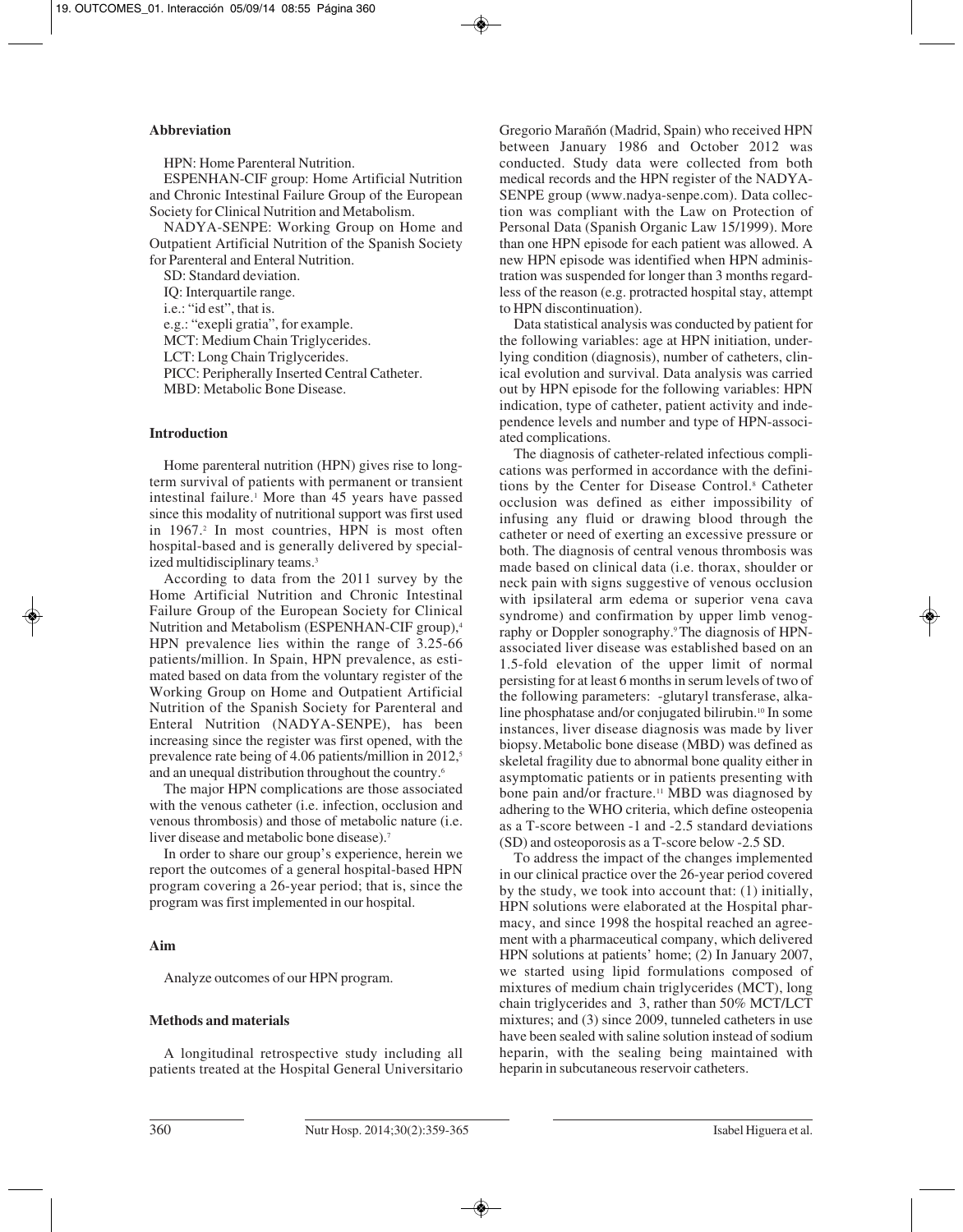To address the relationship of variable underlying condition (i. e. diagnosis) to survival, all types of malignancy on either active or palliative therapy were unified together in the variable *malignant neoplasms,* while under the variable *other underlying conditions* motility abnormalities and congenital disorders were brought together since no patients on HPN died from a condition included in the latter variable.

For data statistical analysis, the absolute and relative (percentage) frequency, mean, standard deviation (SD), median, range, and interquartile (IQ) indexes were used. Sample normality was tested by means of Kolmogorov-Smirnov test for independent samples. T-Student,<sup>2</sup> Kruskal-Wallis and Mann-Whitney tests, ANOVA and bivariate correlations were used as well. Survival was analyzed by Kaplan-Meier method and the log rank test. To determine the impact of HNPrelated factors on survival, both univariate and multivariate analyses were conducted. The variables gender, age, diagnosis and catheter-related infectious and liver complications were included in the univariate analysis, whereas Cox regression model was used to estimate predictive values for death. Then, factors showing statistical significance were included in the multivariate analysis. Statistical significance was set at p < 0.05. All statistical tests were conducted by means of the software package IBM SPSS® Statistics 21.

# **Results**

## *Patients' characteristics*

A total of 91 patients (36 males and 55 females) were included in the study. There were 116 HNP episodes (mean and SD:  $1.27 \pm 0.67$  per patient; range: 1-5 episodes). The distribution by number of HPN episodes was: 80% of patients with 1 episode, 15.4% with 2 episodes, 2.2% with 3 episodes and only 1.1% achieved 4 and 5 episodes. Mean age at HPN initiation was  $50.6 \pm 15$  years (range: 3 months-83 years). The most frequent diagnosis was the neoplasms on palliative therapy in the 34.1%, followed by neoplasms on active therapy and radiation enteritis (15.4%), mesenteric ischaemia (12.1%), Crohn disease (5.5%), motility abnormalities (2.2%), congenital anomalies (1.1%) and other diagnoses (14.3%). The total duration of HPN was 55 470 days (median per patient: 211 days [IQ: 63-573]; median per HPN episode: 184 days [IQ: 59-531]). Significant differences in mean HPN duration across the underlying conditions were found  $(p =$ 0.007). The most common indication for HPN was short bowel syndrome (41.1%) (fig. 1). Patients' activity level was normal in 18.8% of cases and limited in 71.8%, with 8.5% of patients being bedridden or confined to the armchair. Patients' independence level was complete in 49.6% of cases and limited in 48.7%. Both activity and independence levels were correlated with the underlying condition  $(p < 0.001)$ .



*Fig. 1.—Distribution of patients by HPN indication.*

# *HPN characteristics and complications*

A total of 146 catheters were used (mean:  $1.8 \pm 1.5$ ) per patient; range: 1-9). The most frequently used venous catheter was the tunneled catheter (70.7% of patients), followed by the reservoir catheter (28.4%). In our series, only one peripherally inserted central catheter (PICC) was used. The type of catheter was correlated with the underlying condition ( $p = 0.001$ ).

The total number of complications was 199 (mean complication rate/1,000 HPN days: 3.58). Catheterrelated infectious complication rate was 2.68/1,000 HPN days, while catheter-related non-infectious complication rate was 0.31 (0.07/1,000 HPN days for occlusion, 0.07/1,000 HPN days for venous thrombosis, and 0.17/1,000 HPN days for other complications, such as catheter wear or rupture). Infectious complication incidence was highest within the first 1,000 HPN days (fig. 2) ( $p < 0.001$ ) (RHO = 0.47). Also, a correlation between infectious and thrombotic complications was found ( $p < 0.001$ ).

Metabolic complications were seen in 28.6% of cases. Eight patients (8.8%) developed liver complications with varying clinical evolution: 4 had mild liver disease without cholestasis, and 2 of them died from their underlying condition; 4 patients had severe liver disease with attendant cholestasis (2 of them died due to HPN-associated liver failure, 1 experienced clinical improvement when lipids were removed from the HPN solution, and 1 child is pending hepatointestinal transplantation). Median HPN duration before the development of liver disease was 279 days (IQ: 165-1013). Liver complications were correlated with HPN duration ( $p < 0.05$ ).

In 17 patients who had a bone density test done while on HPN, the mean lumbar T-score was  $-2.37 \pm 1.4$ , while mean femoral neck T-score was  $-2.41 \pm 1.03$ (table I). Furthermore, MBD was correlated with the underlying condition  $(p = 0.012)$  and patients' independence level ( $p = 0.02$ ). Differences in MBD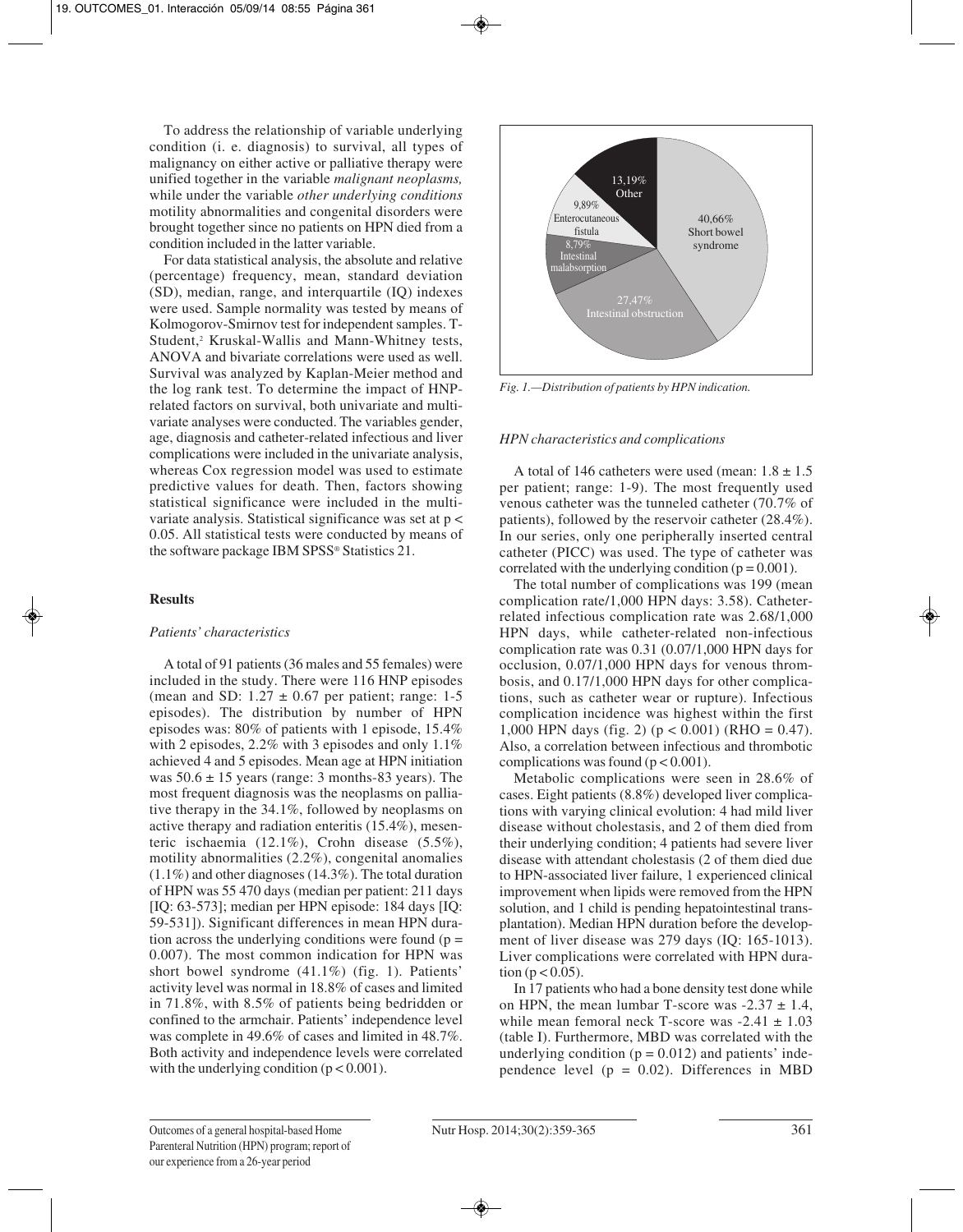

| Fig. 2.—Infectious complica- |
|------------------------------|
|                              |
|                              |
|                              |

| <b>Table I</b><br>Distribution of metabilic bone disease in HPN patients<br>Bone densitometry during HPN |         |         |  |
|----------------------------------------------------------------------------------------------------------|---------|---------|--|
|                                                                                                          |         |         |  |
| Normal                                                                                                   | 26,3(5) | 15,8(3) |  |
| Osteopenia                                                                                               | 26.3(5) | 36,8(7) |  |
| Osteoporosis                                                                                             | 47(9)   | 47,4(9) |  |

between males and females at lumbar ( $p = 0.04$ ) and femoral ( $p = 0.02$ ) levels were found.

Overall complications were correlated with both the underlying condition  $(p = 0.001)$  and HPN duration, with a 6-fold increment in the risk of complication development for patients on HPN for more than 180 days as compared with those on HPN for less than two months ( $p = 0.001$ ).

When the first 13 years were compared with last 13 years of our HPN experience, we encountered a significant increase in the use of HPN for cancer (45.1% increment), Crohn disease (5.5%) and radiation enteritis  $(6.6\%)$  (p = 0.004), whereas the HPN use for mesenteric ischaemia or motility abnormalities remained stable. Additionally, overall mean complication  $(p = 0.01)$  and catheter-related complication rates, both infectious and non-infectious ( $p < 0.001$ ), declined during the last 13 years. We found no significant differences in the emergence of tunneled catheter-related complications following the switch from heparin to saline for catheter sealing. Since the introduction of the lipids - MCT/LCT/ 3 mixtures, the catheter-related non-infectious complication rate has dropped (from 1.1/1,000 HPN days to  $0.8/1,000$  HPN days,  $p < 0.05$ ).

# *Clinical evolution and survival analysis*

Based on clinical evolution outcomes, 30 patients (42.3%) were weaned off HPN following intestinal adaptation; 3 (4.2%) developed end-stage chronic renal failure and were switched to intradialytic parenteral nutrition; 11 (15.5%) discontinued treatment due to other reasons; and 27 (38%) died. At present, 20 patients remain on HPN. Overall survival rate at 1, 3 and 5 years after HPN initiation was 72%, 58% and 42%, respectively. In the case of patients suffering from a non-malignant condition, 10-year survival rate was 65%. We found statistically significant differences in survival across the underlying conditions (fig. 3). The univariate analysis results showed that the underlying condition and catheter-related infectious complications significantly influence mortality (table II). In the multivariate analysis, only the variable underlying condition showed to independently influence survival (p< 0.05).

# **Discussion**

Currently, HPN is widely recognized as a safe, efficient therapy whose development has paralleled both parenteral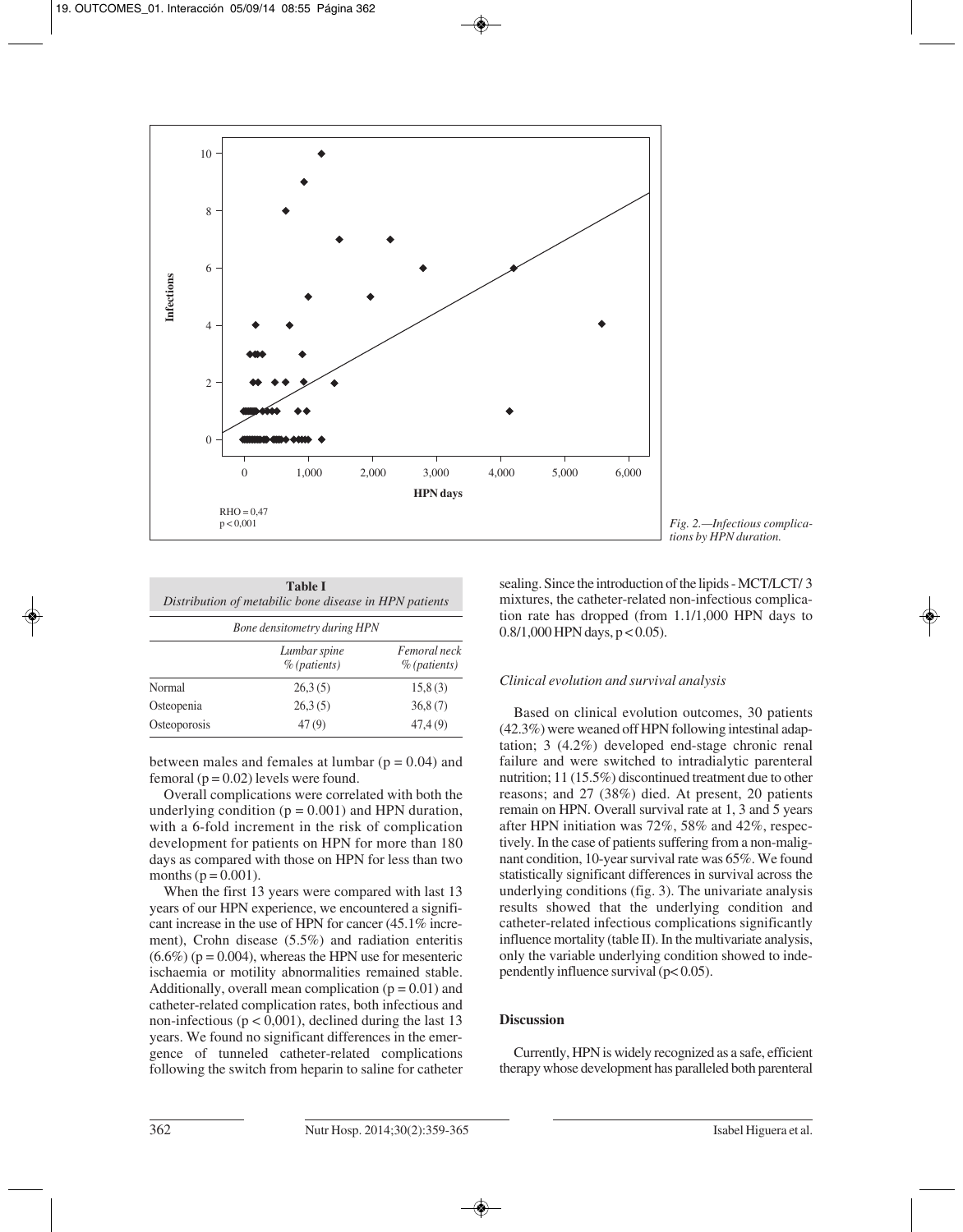



| <b>Table II</b><br>Effect of the addressed variables on survival |                                                           |                                                     |                |  |
|------------------------------------------------------------------|-----------------------------------------------------------|-----------------------------------------------------|----------------|--|
| Variable                                                         | Group/rank                                                | Hazard ratio (95% CI)                               | $P-value$      |  |
| Diagnosis                                                        | Neoplasias<br>Radiation enteritis                         | $0,72(0,01-0,37)$                                   | 0,002          |  |
|                                                                  | Crohn's disease<br>Mesenteric infarction<br><b>Others</b> | $0,23(0,03-1,72)$<br>$0,52(0,008-0,35)$<br>No event | 0.15<br>0,002  |  |
| Catheter-related infectious complications                        | Lineal<br>N <sub>0</sub>                                  | $0,27(0,11-0,64)$                                   | 0,003          |  |
|                                                                  | >1                                                        | $0,34(0,11-1,03)$<br>$0,23(0,08-0,65)$              | 0,057<br>0,005 |  |

nutrition evolution itself (e. g. catheters, formulas) and healthcare providers' improved knowledge and practical experience.12 In the present paper, we look back over our HNP experience with a large patient cohort that has been investigated by means of a long-term follow-up.

In our series, the most frequent HPN indication was short bowel syndrome, which concurs with findings reported from other series in Spain, Europe and the United States.13 In some countries, malignancy has now replaced benign conditions as the most usual etiology of intestinal failure leading to HPN.12,14 However, the use of HPN in patients with terminal cancer has obvious cultural and religious implications, and widely varies from one country to another. Indeed, in certain European countries, benign conditions, such as Crohn disease, intestinal ischaemia and intestinal pseudoobstruction, continue to be the most commonly diagnosed underlying conditions in HPN patients.15

In the present series, the most frequently used catheter type was the tunneled catheter, followed by the reservoir and PICC catheters, which coincides with the standards in Spain.5,16 The tunneled catheter is of first choice for patients with underlying benign condition, whilst the reservoir catheter is still the most widely used in cancer patients, probably because this type of catheter allows access compatibility for intravenous chemotherapy; however, this is not the case in all the countries reported in the literature.14

Catheter-related infectious complications were the most common in our patients, with a rate of 2.68/1,000 HPN days, which is slightly higher than the average incidence of 1-2 episodes/1,000 catheter days reported in earlier series,<sup>17</sup> but lies still within the standard range (i.e.  $0.38-4.58$  episodes/1,000 catheter days).<sup>18</sup> Catheter-related infectious complications were most commonly seen within the first 1,000 HPN days, which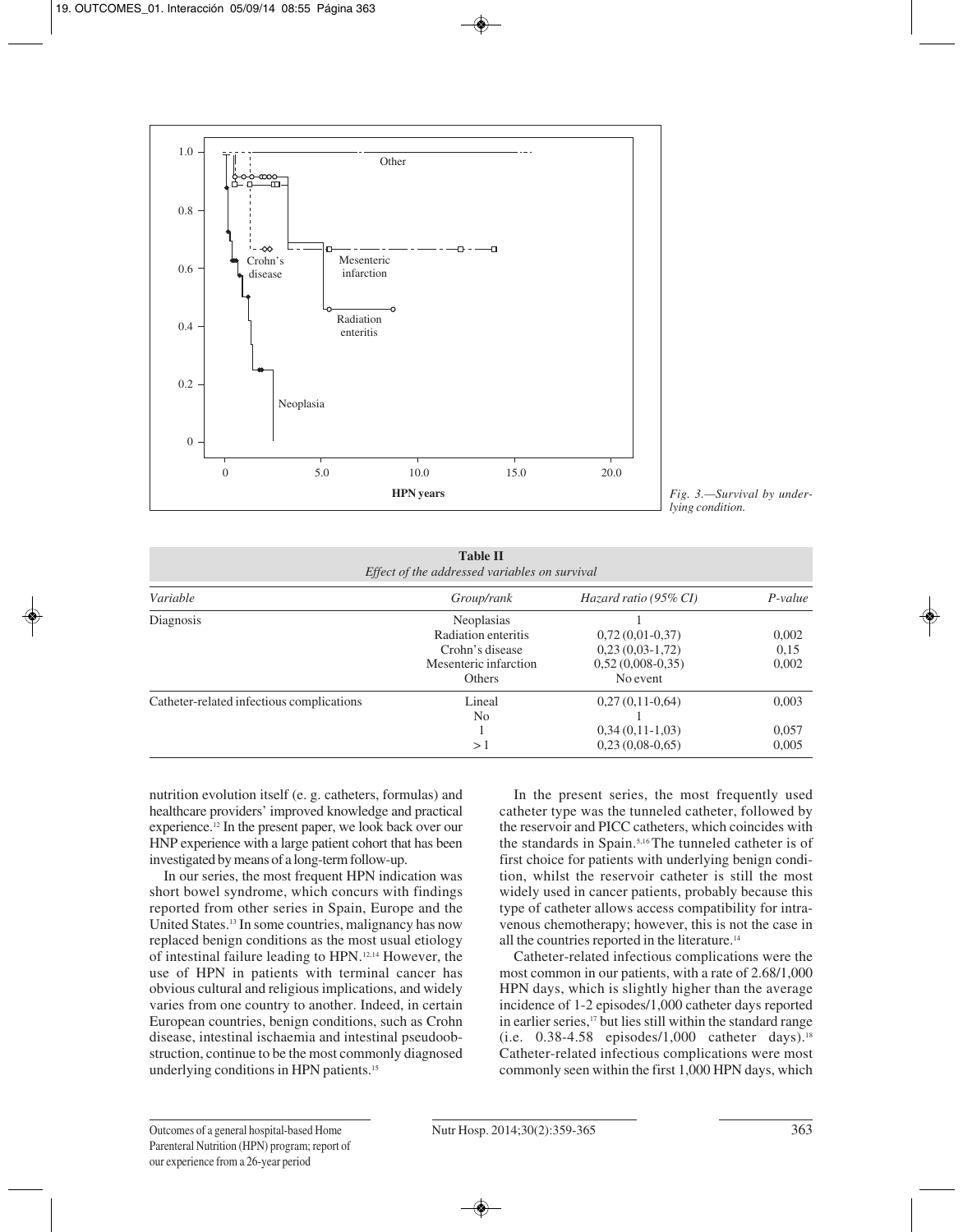is a reflection of patients' learning curve for catheter care, as previously reported by other authors.19

Among the catheter-related mechanical complications, occlusion is the most prevalent one.<sup>20</sup> This complication may be caused by deposition of fibrin, lipids or drugs infused through the catheter and/or calcium-phosphorus precipitation. Occlusion may be either total or partial, thereby it may be symptomatic or asymptomatic. In the present study, occlusion rate was 0.07/1,000 HPN days, which is lower than that reported in the literature (0.071 occlusions/catheter/ year).7 Of note, another remarkable catheter-related non-infectious complication is the central venous thrombosis, which in our series yielded a rate similar to that reported in the literature.<sup>21,22</sup>

The most efficient preventive strategy for catheter occlusion is washing with normal saline after use. We did not find any differences in the tunneled catheterrelated complication rate following the introduction of saline sealing as a standard practice, thereby we are not in a position to provide convincing data to determine whether or not tunneled catheters should be heparinized, because such data collection would have required a different study design. We did corroborate that, as reported elsewhere,<sup>23</sup> catheter infection is a risk factor for occlusion.

Liver disease is a major parenteral nutrition metabolic complication.12 The prevalence of liver abnormalities (e. g. steatosis, cholestasis) in the HPN series from 1970s has been reportedly high, with 25-100% of patients being affected and progressing to advanced liver disease (i. e. cirrhosis, liver failure) in 15-40% of cases. HPN-associated liver disease has declined in most recently reported series,<sup>7</sup> as is the case in ours. In the present study, a relationship between this complication and the underlying condition or bowel rest (i. e., patients with no oral intake) was not found; however, this association has been reported by other authors.<sup>24</sup> This discrepancy is likely to be due to the low liver disease incidence in our series. On the contrary, we did find a relationship of liver disease to HPN length.25 In recent studies, the use of lipid solutions containing 3 fatty acids has resulted in both decreased liver disease incidence and improved clinical evolution.<sup>26,27</sup>

Metabolic bone disease (MBD) is a common HPN complication.11 In our series, only 18.7% of patients had a density bone test done, which prevents drawing any conclusions about the actual prevalence of this complication. The results from studies with long-term follow-up reported in the literature suggest that metabolic bone disease may affect 84% of patients (43% osteopenia, 41% osteoporosis and 10% pathologic fracture).28 In our series, we found a consistent relationship between MBD and its well-established risk factors, such as gender and lacking physical activity. The role of HPN in bone mass loss remains unknown. HPN-associated bone mass loss is thought to be of multifactorial origin, and it is likely to greatly depend on the underlying condition causing intestinal failure.<sup>29</sup>

Improving quality of life of patients during HPN is becoming increasingly important, as suggested by the growing interest of authors in research on HPN-related life quality.14,30. In the present study, only 18.8% of patients on HPN had normal activity, which is consistent with findings from other studies.<sup>31</sup>

Our study shows that HPN resulted in a mean survival longer than 11 years in patients with underlying conditions other than cancer, which is similar to findings in other European and USA series.13, 32 This comes to confirm the HPN role as a first line therapy for chronic intestinal failure. In the present investigation, the diagnosis (i. e. the underlying condition) turned out to be the only independent variable that significantly influenced survival.

The major drawbacks of our study are all related to the retrospective design and the excessive length of the time period covered. The comparative analysis of the HPN complications that had been emerging within the different time periods covered in our study following the implementation of certain measures (e. g. the switch to lipid solution, sealing of tunneled catheters with normal saline) is a reflection of our own learning curve for the prevention, control and management of such complications, as described in previous reports.<sup>20,33</sup> Furthermore, additional changes have been being introduced in our clinical practice over time that may have had a significant impact on HPN complications in a manner that we were not able to control in the present study, including the canalization of central venous catheters by the interventional radiologist under ultrasound/radiological control in replacement of blind puncture or dissection performed by the surgeon or the change in the antiseptic solution by switching to clorhexidine. These changes may have contributed to the overall good clinical outcomes found in our series.

Given the low prevalence of both intestinal failure, similar to that of rare diseases, and HPN, it is recommended that such patients be treated at reference medical centres by a highly experienced multidisciplinary team in order to reduce complication rate and improve survival.<sup>15,20,34</sup>

## **References**

- 1. Amiot A, Messing B, Corcos O, Panis Y, Joly F. Determinants of home parenteral nutrition dependence and survival of 268 patients with non-malignant short bowel syndrome. *Clin Nutr* 2013; 32: 368-74.
- 2. Scribner BH, Cole JJ, Christopher TG, Vizzo JE, Atkins RC, Blagg CR. Long-term total parenteral nutrition. The concept of an artificial gut. *JAMA* 1970; 212: 457-63.
- Staun M, Pironi L, Bozzetti F, Baxter J, Forbes A, Joly F et al. ESPEN Guidelines on Parenteral Nutrition: home parenteral nutrition (HPN) in adult patients. *Clin Nutr* 2009; 28: 467-79.
- 4. Baxter J, Gillanders L, Angstmann K, Staun M, O'Hanlon C, Smith T et al. Home parenteral nutrition: An international benchmarking exercise Y1 - 2012/10/01. *- e-SPEN Journal* (- 5): - e211.
- 5. Moreno Villares JM, Cuerda C, Carrero C, Burgos R, Gómez Candela C, Virgil N et al. Nutrición Parenteral Domiciliaria.